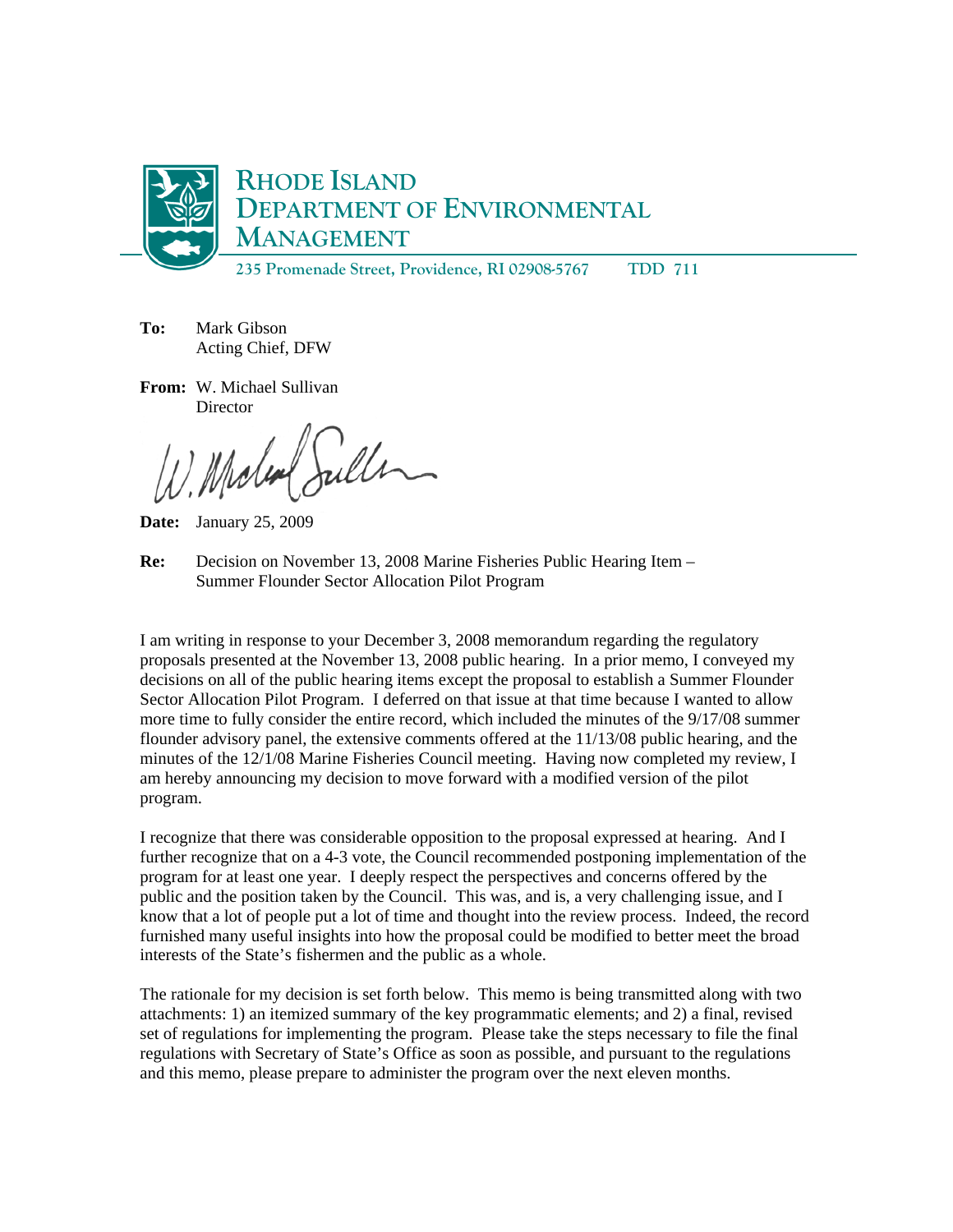**Problem statement.** Our traditional fisheries management programs are not working as well as they could, or should. This is particularly true with regard to traditional quota management. While we are able to meet a basic biological objective by limiting the total amount of fish landed on a yearly basis, the process we use to achieve that – daily and weekly trip limits – causes major economic inefficiencies, encourages unsafe fishing activities, and induces ecological harm. The fish are there to catch, but the complexity and short-sighted nature of the current system make it extremely difficult for fishermen to harvest in a way that maximizes profits, to leave port only when it is safe to do so, and to avoid the awful practice of discarding at sea tons of dead fish. What's more, pending developments at the federal level are going to make an already bad situation even worse, as new measures aimed at controlling overfishing will impose further restrictions on fishermen operating under the current system. It is clear to me that the long-term health and sustainability of our fishermen, and the fishery resources they depend on, cannot be achieved under the current system.

**Improving management via new initiatives.** The State's marine fishery resources, and the people who depend on them, are a top State, and personal, priority. I am deeply committed to improving the current system, and I am willing to take the steps necessary to help make that happen. As the State's lead fisheries management agency, DEM must demonstrate the foresight and courage to engage promising new strategies.

**Statutory guidance and support.** The RI General Laws vest broad authority upon me as Director to utilize a range of management techniques to properly manage the State's marine fishery resources. The use of quotas is already well established and, we have already enacted measures akin to sector allocations with regard to set-asides for the fish trap sector. So there is firm legal footing, as well as precedent, for the proposal at hand.

From a broad policy perspective, the RI General Laws provide strong support for giving new approaches a try, particularly those approaches that are reform-oriented, sprung from innovative thinking, and rooted in sound science. Many years ago, when the RI General Assembly first adopted Title 20 (Fish and Wildlife), the legislature set forth, as a core, guiding principle, the following finding:

The State's fish and wildlife resources, including its marine fishery resources, are "precious, renewable, natural resources of the state" that are to be "developed, preserved, and maintained [by means of] enlightened management techniques [and] … modern scientific techniques." (RIGL 20-1-1(a)(b))

In 2002, the RI General Assembly took a hard look at RI's programs for marine fisheries management and found that they "need[ed] to be brought up-to-date and made adaptable to changing conditions and circumstances." (RIGL 20-2.1-1(7)) In a clear expression of legislative policy and intent, DEM was charged with "establish[ing] principles, for a system of adaptive management, that shall be used by the department in licensure programs and fisheries management." (RIGL 20-2.1-2(6)) DEM responded by promulgating regulations that included a first-ever codification of the term "adaptive management" in state rule:

"A formal process for continually improving management policies and practices by learning from their outcomes. As applied to marine fisheries management in Rhode Island, this process will be characterized by rigorous and ongoing analysis of stakeholder values and objectives regarding the fisheries; explicit recognition of uncertainty in the decision-making process; where feasible, modeling of management options and testing of models prior to significant management; and direct feedback between management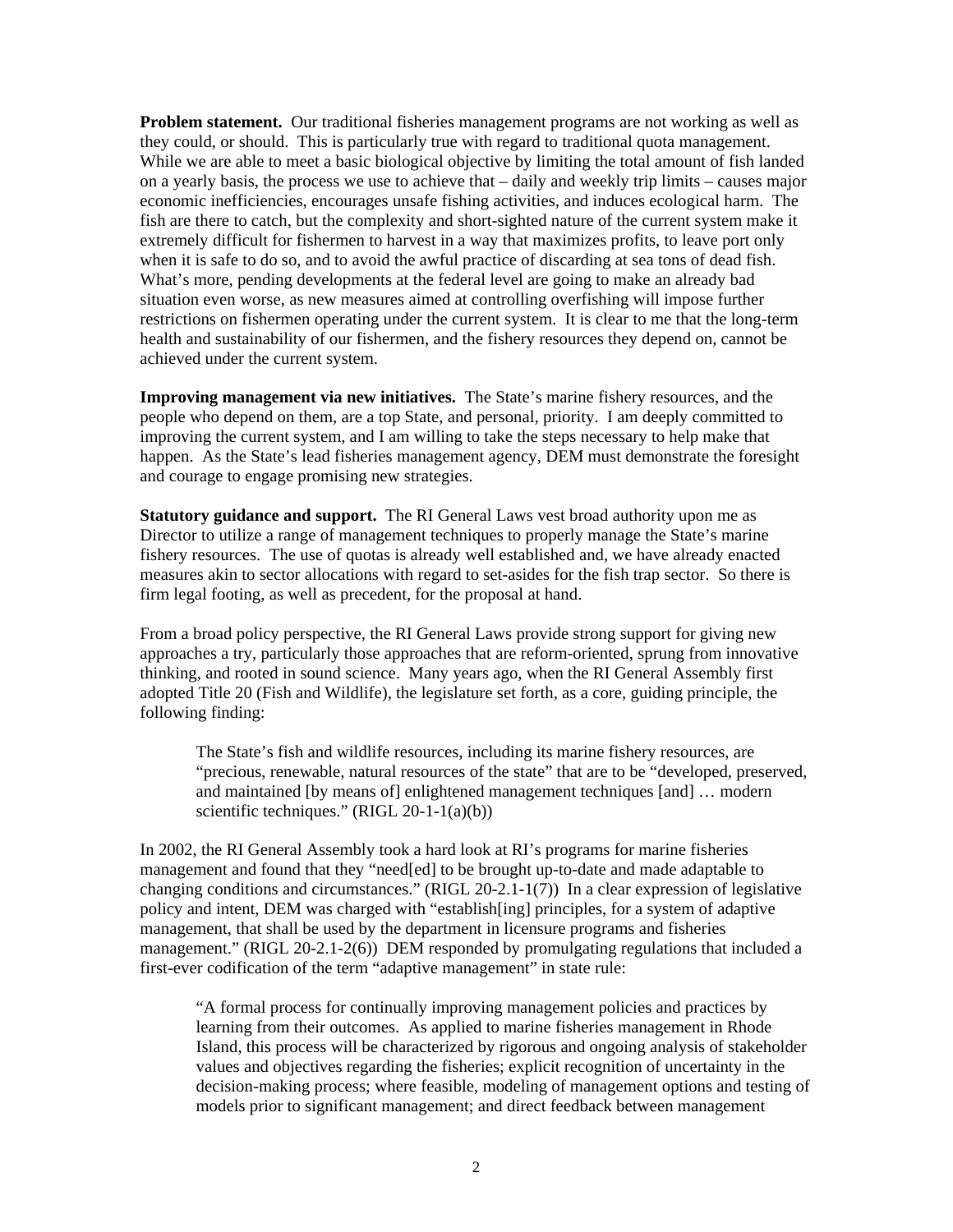initiatives or practices and policy development. (RIDEM, Rules and Regulations Governing the Management of Marine Fisheries, Rule 5.3)

I view the proposed sector allocation pilot program as a vivid illustration of what the General Assembly had in mind when it called upon DEM to modernize the State's management programs via an adaptive approach. The pilot program is designed to test the viability of a rights-based, catch-share approach to management, an approach that is increasingly being viewed as a promising solution to the vexing problems associated with traditional fisheries governance. (I note in particular recent research published in the journals *Science* and *Nature* showing that catch shares can stop, and even reverse, the collapse of fisheries while increasing the number of fish that can be caught and bolstering local economies.) I feel that it would be inconsistent with legislative policy if we neglected to give this enlightened, scientifically based approach a test run in Rhode Island.

**Pilot program vs. fishery-wide program.** Across the globe and in many portions of the United States, there is increasing focus on catch-share strategies as a sound alternative to traditional management techniques. However, the concept has never been employed in RI and is in its infancy in the region. The New England Council has given a lot of thought to sectors and appears ready to move forward with several in 2010. To my knowledge, catch-share strategies have yet to be employed by any other state in the region.

Given the newness of the strategy, it must be carefully developed, closely monitored, fully documented, and thoroughly evaluated if it is to be employed. That is difficult to do on a largescale basis. Even after attempting to consider and address all the nuances of the program, issues and problems will inevitably arise once fishing activities commence. Such issues and problems may not be identifiable via a desktop exercise. We need an experimental trial run with real field experience to be able to differentiate between what works and what doesn't, and to identify the bugs in the system and try to fix them before they morph into large problems. If we do things carefully, we stand a reasonable chance of developing a program that works. Alternatively, we might find that the approach is unworkable or does not produce the desired outcome, in which case we might need to abandon the concept -- but having taken only a short, small, and temporary step, we will have lost little in the process. Indeed, if we try too large an experiment -- that is, if we attempt to move forward too soon on too big a scale – we could turn a potentially good idea into a bad one, or cause a bad idea to become disastrous. I am unwilling to take that chance. I am convinced that the idea of sectors has promise, but the approach first needs to be piloted, on an appropriate scale, so that we can better understand its potential value and better assess its many implications, pro or con.

While I am convinced that there is merit in moving ahead with a small-scale pilot program, I am sensitive to the interests and concerns of those fishermen who would not be part of the pilot program. I recognize that there are some who feel that a move toward sectors is not in their interest. I also recognize that there are others who feel that sectors might make sense, as long as a wide range of fishermen have an opportunity to participate. And of course all would agree that the devil is always in the details  $-$  i.e., how allocations are made, when and where sectors can harvest, how those with little or no history can obtain shares, etc. So it's clear to me that no one is ready to endorse a program of any sort without first understanding how it will work and what it will mean.

Given the valid interests and concerns of those fishermen who would not be part of a pilot program, and given that the sole intent of the pilot program is to see if it is workable and beneficial to the fishery as a whole and, if so, to consider its implementation on a broad basis, I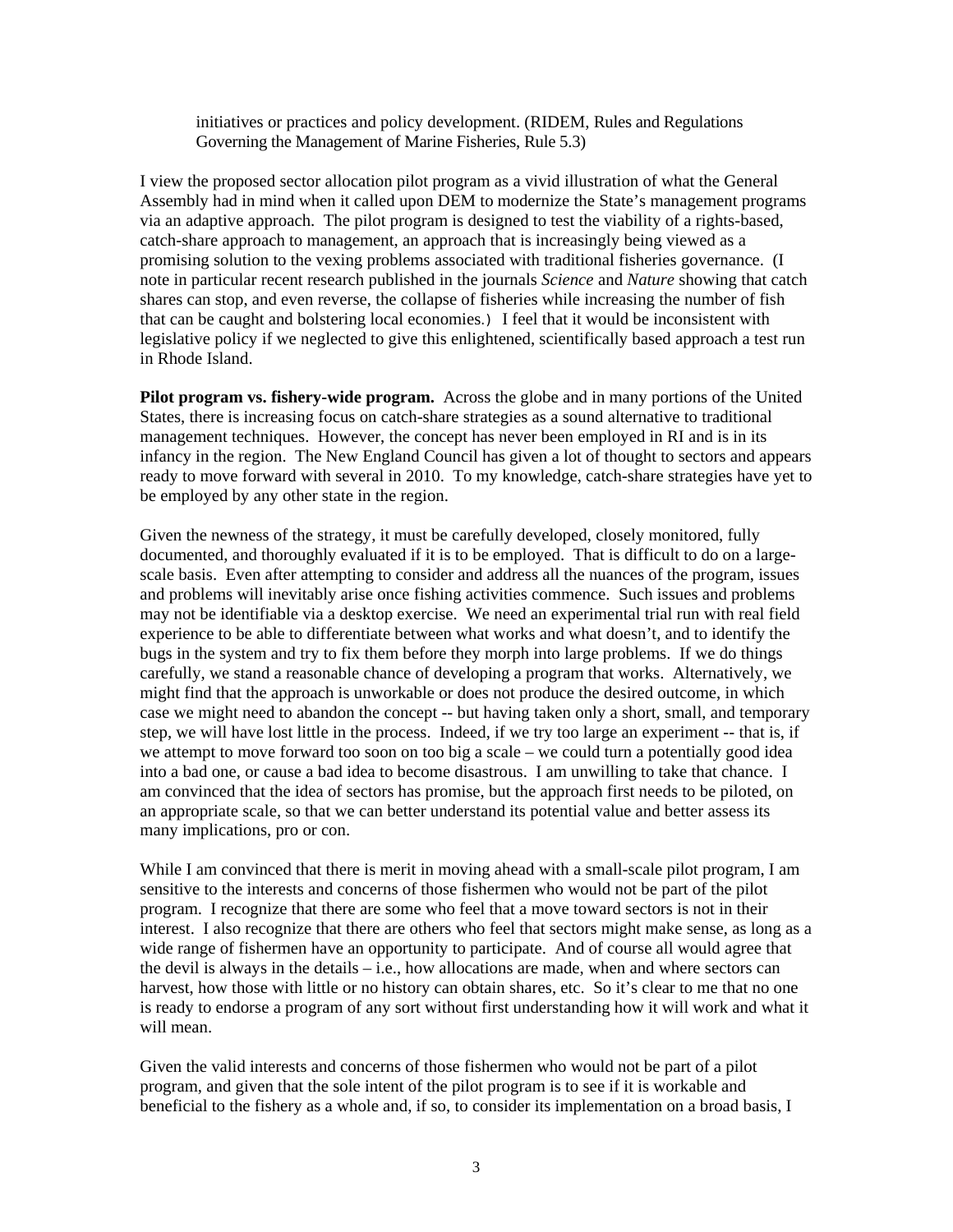hereby declare my intent to move forward, simultaneously, on two fronts: 1) the implementation of a relatively small-scale, experimental pilot program to assess the value and implications of a sector allocation program for summer flounder in RI; and 2) the development of a broad-based sector allocation program for the summer flounder fishery as a whole, drawing upon the insights gained through the pilot program and the perspectives of all who would be affected. It is essential to move forward on both fronts quickly, since I believe that we will need all of next fall to fully review this experiment and vet any proposal for a broader-based program through the Marine Fisheries Council and public hearing processes. Again, the point of this two-part strategy is to see if the program is workable and beneficial to a wide range of RI fishermen, and the public as a whole. I am optimistic about those prospects, but I am also realistic about the possibility that the program might not work or might not have wide-ranging benefits, in which case the idea will likely get shelved. If we do end up abandoning the cause, then so be it; but I will insist that any such decision be based on facts, rather than fear of the unknown.

**Pilot program participants.** The Department had proposed an RFP-type pilot program, whereby any group of qualified fishermen could apply to participate. Yet throughout the many hours of public discussions that took place on the proposal, no individual or group, other than the RI Fluke Conservation Cooperative (RIFCC), indicated that they would have the time, interest, or ability to form a sector -- as per the various contractual and administrative requirements -- and seek participation in the pilot program for 2009. Accordingly, while I remain willing to consider an application from any group at any time, and hereby declare that the window to apply for participation will remain open throughout the year, I recognize that there may be only one group poised to participate in the program at this time. I do not view that as a problem or shortcoming. I am prepared to move forward with any group, or groups, of fishermen that is/are ready to meet the terms and conditions of the pilot program.

**Portion of quota dedicated to pilot program.** The fairest and most appropriate way to determine how much of the State's quota for the commercial summer flounder fishery should be dedicated to the sector allocation pilot program is to determine the average amount of summer flounder (as a percentage of the State quota) harvested by the program participants over the past few years, apply that percentage to the State's quota for 2009, subtract the total pounds of summer flounder landed by the participating vessels between January 1, 2009 and the day the program begins, and calculate a final figure for the 10+ month period running through December 2009. In essence, this approach makes available to the program participants the same amount of fish that they would otherwise likely harvest if not participating in the pilot. A five-year period is, in my opinion, a fair and reasonable period to use for determining the average annual amount of summer flounder harvested by the program participants. I hereby declare my intent to use this approach to calculate the amount of fish that will be dedicated to the pilot program.

Upon receipt of an application to participate in the pilot program, please verify the reported landings by the participating vessels during the 2004-2008 period. Please also determine the total landings by all participating vessels to date this year. I will not support moving forward with the program unless and until you are able to verify the reported landings utilizing the best available information. I am committed to public disclosure of the exact poundage that will be dedicated to the pilot program, once you have determined that amount based on the above-described calculations.

**Monitoring and enforcement.** It is essential to monitor the pilot program carefully, both to ensure compliance and to assess its strengths and weaknesses. My willingness to support the program is linked to my confidence in the SAFIS reporting system, which will enable us to closely track and report the landings of the participants on a regular basis throughout the  $10+$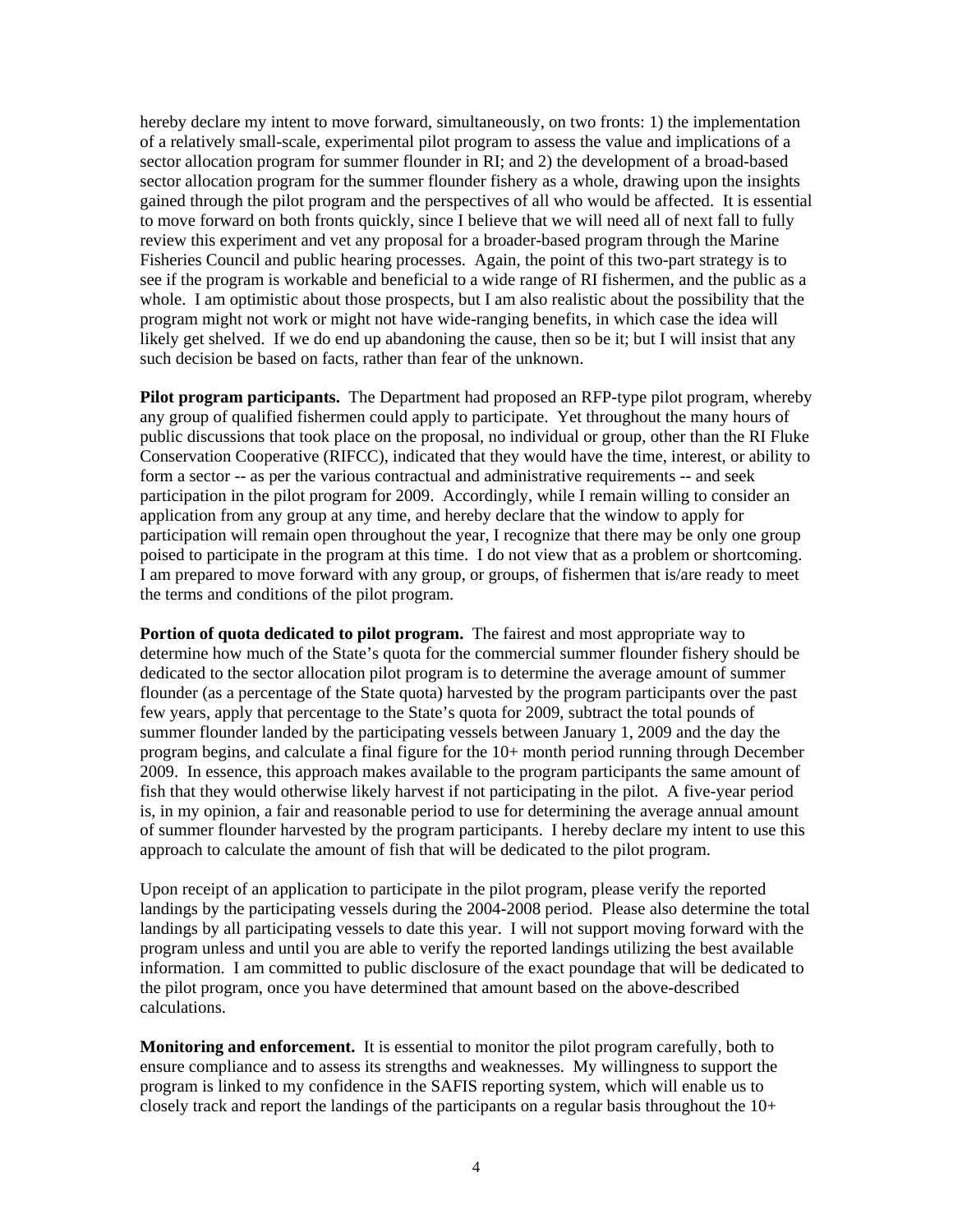month period. I recognize that the Department has the ability to do this on our own, outside of public view; but I also feel that this program should be made as transparent as possible, so that everyone can track its progress and understand how it is working, thereby facilitating informed decisions about the possibility of broadened participation in an expanded program. While the Department is typically not at liberty to publicly reveal landings made by individual vessels, I hereby declare my intent to require all participating vessels, as one of the terms and conditions associated with their participation in the program, to agree to have their landings of summer flounder posted on our website on a per-vessel, weekly basis throughout 2009.

All participants in the pilot program must also utilize detailed tracking sheets, with single-vessel resolution, in a format approved by your office, to account for all landings and discards. The sector manager shall be responsible for maintaining these records and providing them to your office on a weekly basis throughout the year, in a form and in a manner of your choosing. I hereby commit to making these reports available for public review, following their submittal to your office.

Because the program will also require participants to retain and land all legal-sized fluke harvested during all sector-related fishing operations, and to refrain from fishing with gear that is capable of catching summer flounder within one mile of the RI coast during the summer months and in all waters once the full quota dedicated to the program has been harvested, a high level of observer coverage is necessary throughout the year to gauge compliance with those and all other terms and conditions. I have sought the involvement of a team of experts to analyze the projected fishing trips that are likely to be taken by the participating vessels and develop a protocol for monitoring coverage that will afford proper oversight of at-sea activities. I hereby declare my intent to require the participating vessels, as one of the terms and conditions associated with their participation in the program, to agree to host observers on their vessels for as many trips as the Department deems necessary, with all observer-related costs to be borne by the sector. I further commit to making all reports furnished by the observers available for public review. Please complete the development of the monitoring protocol for the program and include it as part of the agreement to be signed with the participants.

I recognize that the most meaningful way to assess the sector program is to monitor both sector and non-sector participants for purposes of comparison. I will work with you over the next several weeks to try to identify and secure funds for the purpose of providing observers for nonsector participants who are willing to host observers. I view this non-sector monitoring issue as important, but not a requisite component of the pilot program. If we are unable to support a comparative analysis of sector and non-sector activities this year via observers, the pilot program should still move forward, with an appropriate level of observer coverage as set forth in the preceding paragraph.

While the Department recently repealed the mandatory call-in requirement for commercial summer flounder fishermen, I hereby declare my intent to re-instate the requirement for the vessels participating in the pilot program, and make it applicable to each and every trip that they make throughout 2009, regardless of whether the trip targets or lands summer flounder. Each of the participating vessels, on each and every trip that they make during 2009, must notify DEM's Office of Law Enforcement prior to entering any RI port to off-load fish.

**Summer inshore fishery.** I am aware of the deep concern, expressed by many at the public hearing, that the pilot program could impact the inshore summer flounder fishery, commercial and recreational, during the summer months. That concern appears to be based largely on two perceived threats. The first is that those sector participants who typically land the majority of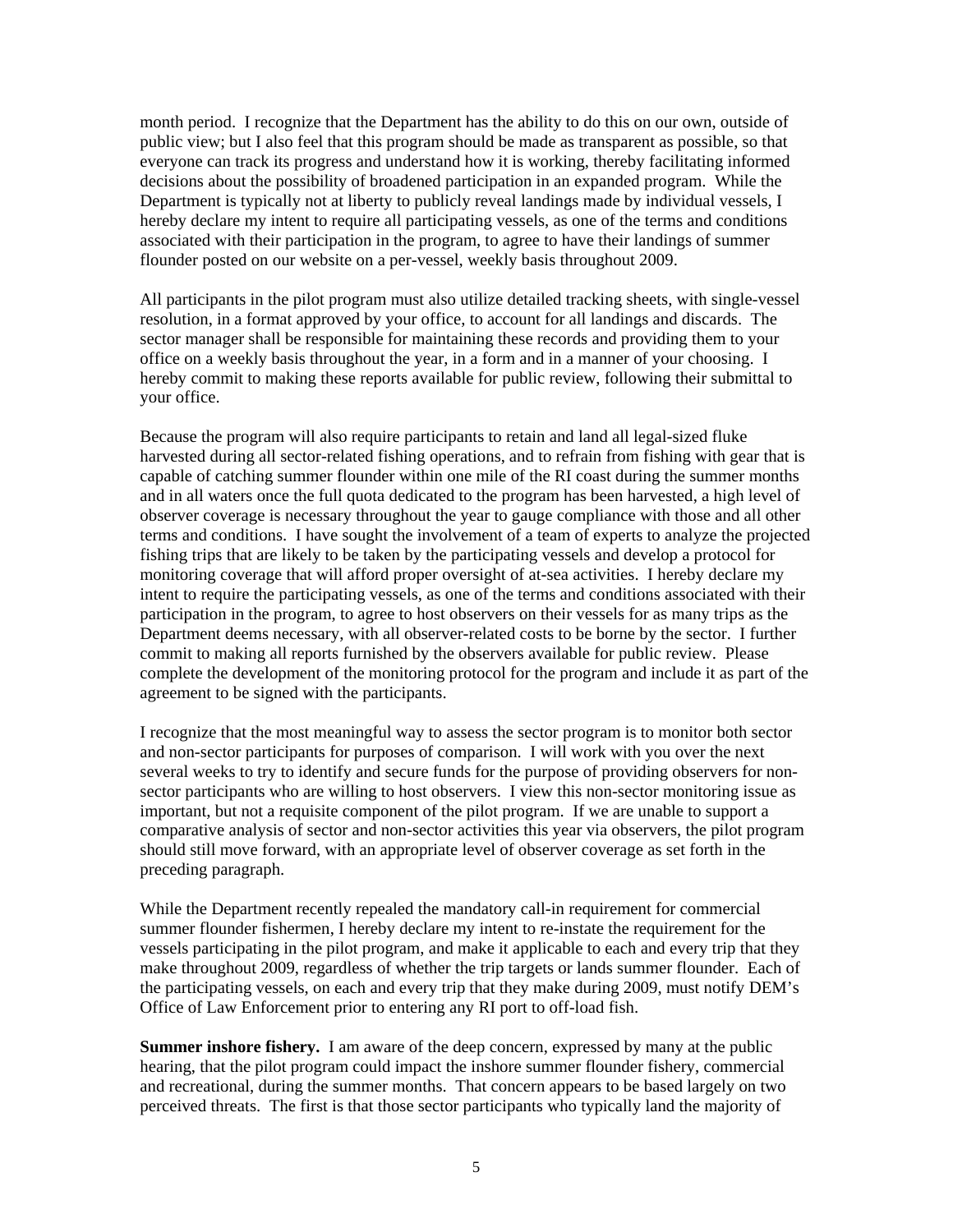their summer flounder during the winter and fall sub-periods will shift their activities and fish more heavily during the summer sub-period, unbound by the 100 and 50 pounds/day possession limits; and, in doing so, the sector participants will utilize a greater share of the summer subperiod quota than they have in past years, and perhaps also exert downward pressure on market prices, thereby impacting inshore commercial fishermen, who rely on the summer sub-period quota and a steady market to support their summer fishery. The second threat is that the sector participants will not only shift their activities seasonally, but also geographically, targeting inshore waters in order to save operating expenses; in so doing, the sector participants will further impact the inshore summer flounder fisheries via localized depletions and user group conflicts.

I believe that the above-noted concerns are valid, and while it is not the intent of the program to shift effort in a way that would significantly affect the summer inshore fisheries, I am prepared to institute some safeguards to help protect the interests of non-sector participants who rely upon the inshore summer fishery.

The first such safeguard is to prohibit targeted activities by the participating vessels within one mile of the southern RI coastline between June 1 and September 30. This was a key provision in the proposal that went out to notice and hearing, and I hereby declare my intent to adopt it. As proposed, and now as adopted, the provision will not preclude all commercial fishing activities by sector participants within the prohibited area during the four-month period, but it will prohibit the deployment of gear that is intended to capture summer flounder in those waters during that time.

The second safeguard is to cap the summer sub-period landings by the sector participants. While I recognize that this control runs counter to the core philosophy of a sector allocation program, which is to afford fishermen the flexibility necessary to make sound business decisions and minimize regulatory discards, I cannot let the pilot program move forward without some degree of assurance that the interests of non-participants will be protected.

I feel that the fairest and most appropriate way to institute a summer sub-period cap for the pilot program participants is to establish a limit that reflects the maximum amount of summer flounder that the program participants would otherwise have been eligible to harvest if operating under the existing management program. I have estimated that maximum amount to be 7,500 pounds per vessel for the entire summer sub-period, beginning May 1 and running through October 31. While it could be argued that the landings by sector participants during the summer sub-period should be further controlled by daily or monthly limits, I am determined to afford them as much flexibility as possible, and I have no reason to believe that they would see fit to flood the market with product at any given point in time, since that would not be in keeping with their harvest strategies and would adversely impact them as much as all other fishermen via downward pressure on prices.

**Control date.** As previously noted, the intent of the experimental pilot program is to see if it is workable and beneficial to the overall fishery, in whole or part. I am therefore committed to moving forward not only with the pilot program, but also with the simultaneous development of a broader-based sector allocation program for a larger segment of the fishery, if not the fishery in its entirety. If a broader based program does emerge as a viable proposal, it might draw upon the historical landings of individual sector participants as a primary basis for establishing individual sector allocations. In view of the importance of giving all relevant license holders advance notice of such a possibility and, by so doing, to enable all such license holders to engage or increase participation in the summer flounder fishery during 2009 to possibly better position themselves for participation in a sector allocation program in 2010, if one is adopted, I hereby declare my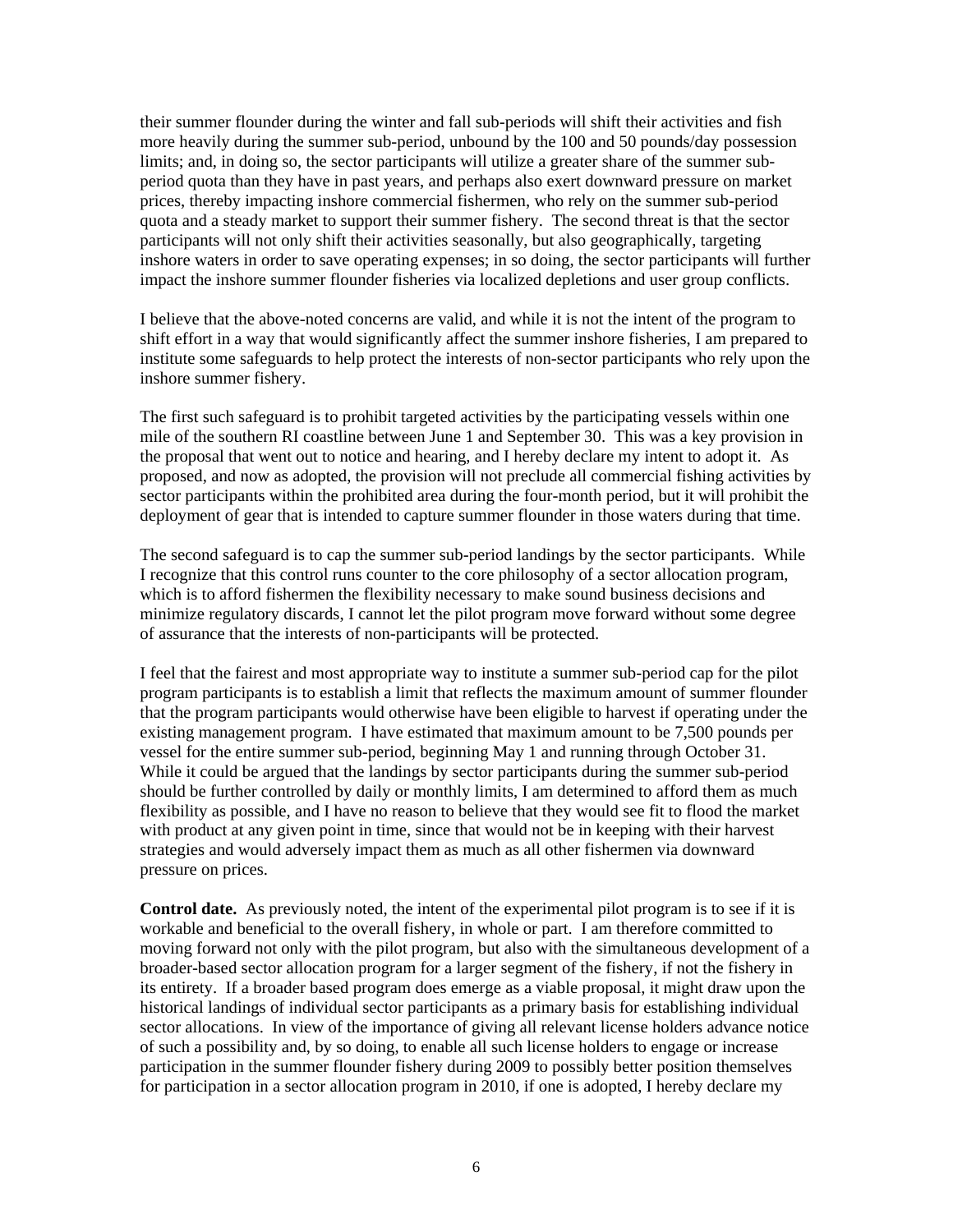intent to establish a prospective control date of December 31, 2009 for the commercial summer flounder fishery.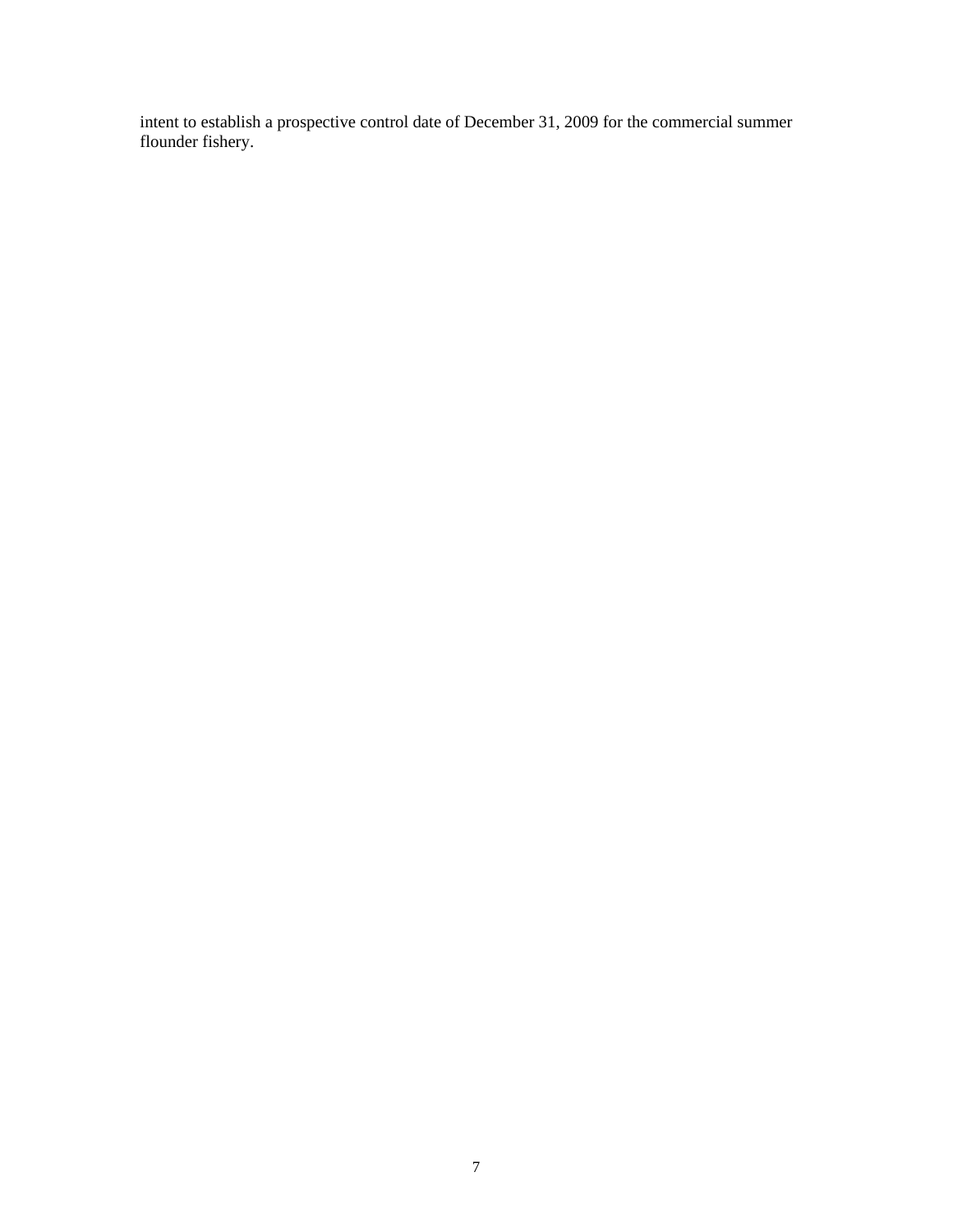**tonnage (GRT) or net tonnage (NT), or a 20 percent increase in horsepower of the vessel's baseline specifications, as applicable.** 

**(5) Vessel baseline specifications: The vessel baseline specifications in this section are the respective specifications (length, gross registered tonnage, net tonnage, horsepower) of the vessel that was initially issued a Certificate of Exemption.** 

**(6) A vessel may be upgraded, whether through refitting or replacement, and be eligible to retain a Certificate of Exemption, only if the upgrade complies with the following:** 

- **i. The vessel's horsepower may be increased only once, whether through refitting or replacement. Such an increase may not exceed 20 percent of the horsepower of the vessel's baseline specifications, as applicable.**
- **ii. The vessel's length, GRT, and NT may be increased only once, whether through refitting or replacement. Any increase in any of these three specifications of vessel size may not exceed 10 percent of the vessel's baseline specifications, as applicable. If any of these three specifications is increased, any increase in the other two must be performed at the same time. This type of upgrade may be done separately from an engine horsepower upgrade.**

**(c) Certificates of Exemption or permits may not be:** 

**(1) pledged, mortgaged, leased, or encumbered in any way;** 

**(2) transferred with any retained right of repossession or** 

**foreclosure, or any condition requiring a subsequent transfer; or** 

(3) **attached, distrained, or sold on execution of judgment.**

**(RIMF REGULATION) [Penalty – Part 3.3; (RIGL 20-3-3)]** 

#### **7.7.11 Research Set Aside**

**A portion of the State's summer flounder quota for 2009 will be allocated to a one-year sector allocation pilot program. The purpose of the program will be to assess the effectiveness and viability of a rights-based approach as an alternative to traditional quota management in the commercial summer flounder fishery. The Department will undertake the assessment by carefully monitoring the program throughout the course of 2009, evaluating the shortterm and potential long-term impacts of the program, including the impacts to non-participating licensed fishermen and prospective future license holders, and determining the extent to which the program meets the goals, principles and standards for marine fisheries management in Rhode Island, as set forth in the RI General Laws. The Department will provide weekly**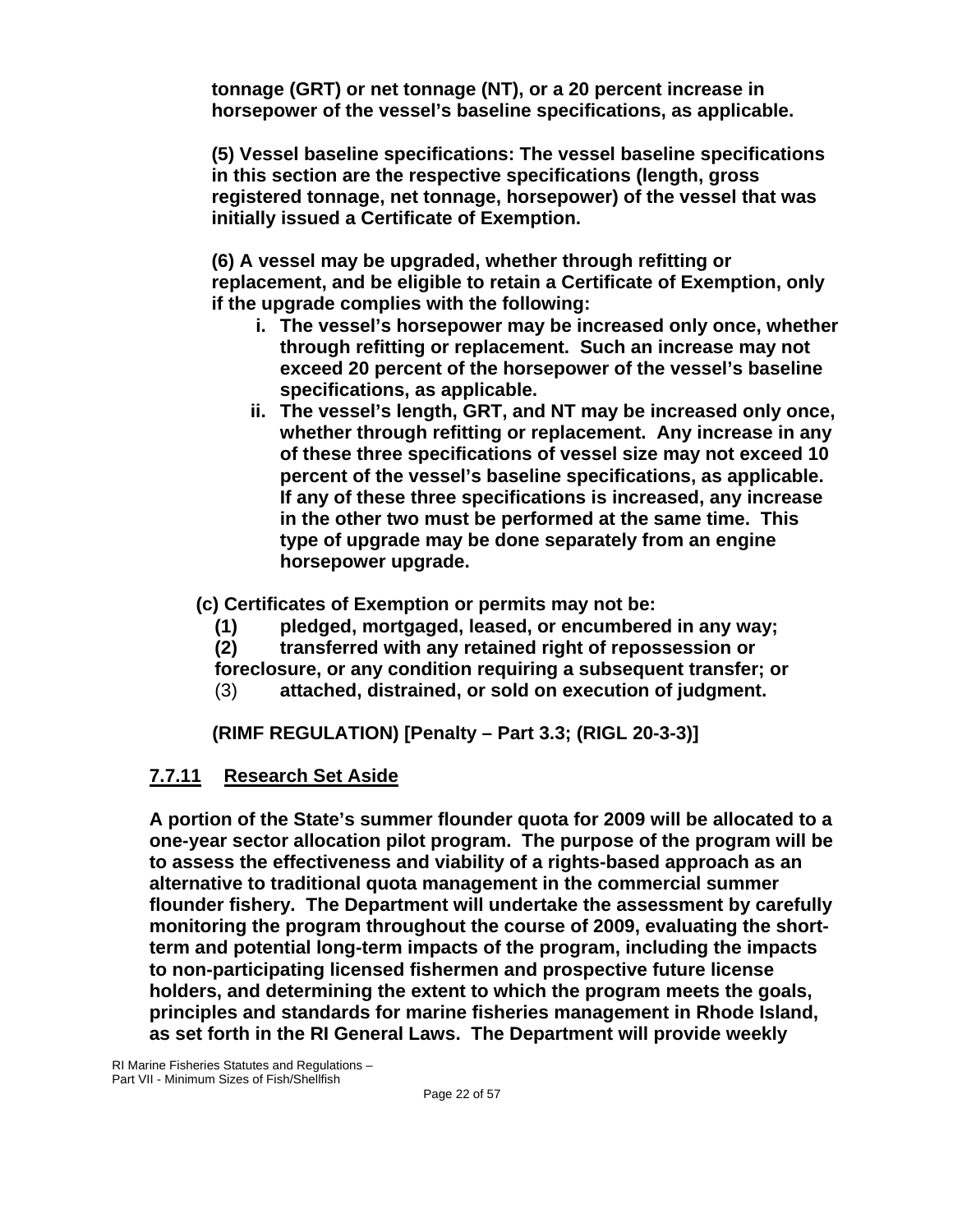**public updates of all landings made pursuant to the program; provide monthly updates on the program to the RI Marine Fisheries Council; report preliminary assessment findings to the Council no later than October 1, 2009; and issue a final report to the Council no later than November 1, 2009.** 

**Participants in the program will be authorized to commercially harvest and land summer flounder in Rhode Island in any amount, up to the amount of the research set aside and the sector allocation(s) established pursuant thereto, at any time of the year, until the research set aside and the sector allocation(s) established pursuant thereto are fully harvested; provided, however, that a total allowable catch limit will be established for the summer sub-period (May 1 through October 31). Participants will not be bound by daily or weekly possession limits, nor will participants be bound by subperiod closures. Participants will be prohibited from discarding any summer flounder, or parts thereof, that are fourteen (14) inches or greater in total length while engaged in the program. Participants will also be required to meet all other terms and conditions of the program, as set forth below.** 

**The research set aside will involve an aggregate allocation for each approved sector. Each allocation will involve a "hard" total allowable catch (TAC), i.e., a specific and definitive amount of summer flounder, constituting the maximum aggregate amount of summer flounder that may be harvested by the participants in each sector. Any discards of legal-sized fish will be deducted from the TAC.** 

**The program may involve one or more qualified sectors, and each sector may involve any number of qualified participants. If no sector becomes qualified for participation in the pilot program, there will no research set aside for 2009.**

## **7.7.11-1 Participants**

**Anyone may de deemed eligible to participate in the pilot program, provided they meet the following requirements:** 

**a. A participant must be the owner and operator of a vessel that is licensed to harvest summer flounder in federal waters, and must remain so licensed in 2009. In addition, a participant must hold a RI license or landing permit allowing for the landing of summer flounder in RI, and must remain so licensed or permitted in 2009. In addition, a participant must be the owner and operator of a vessel that holds a RI summer flounder exemption certificate, and must remain so permitted in 2009.** 

**b. A participant must not have been assessed a criminal or administrative**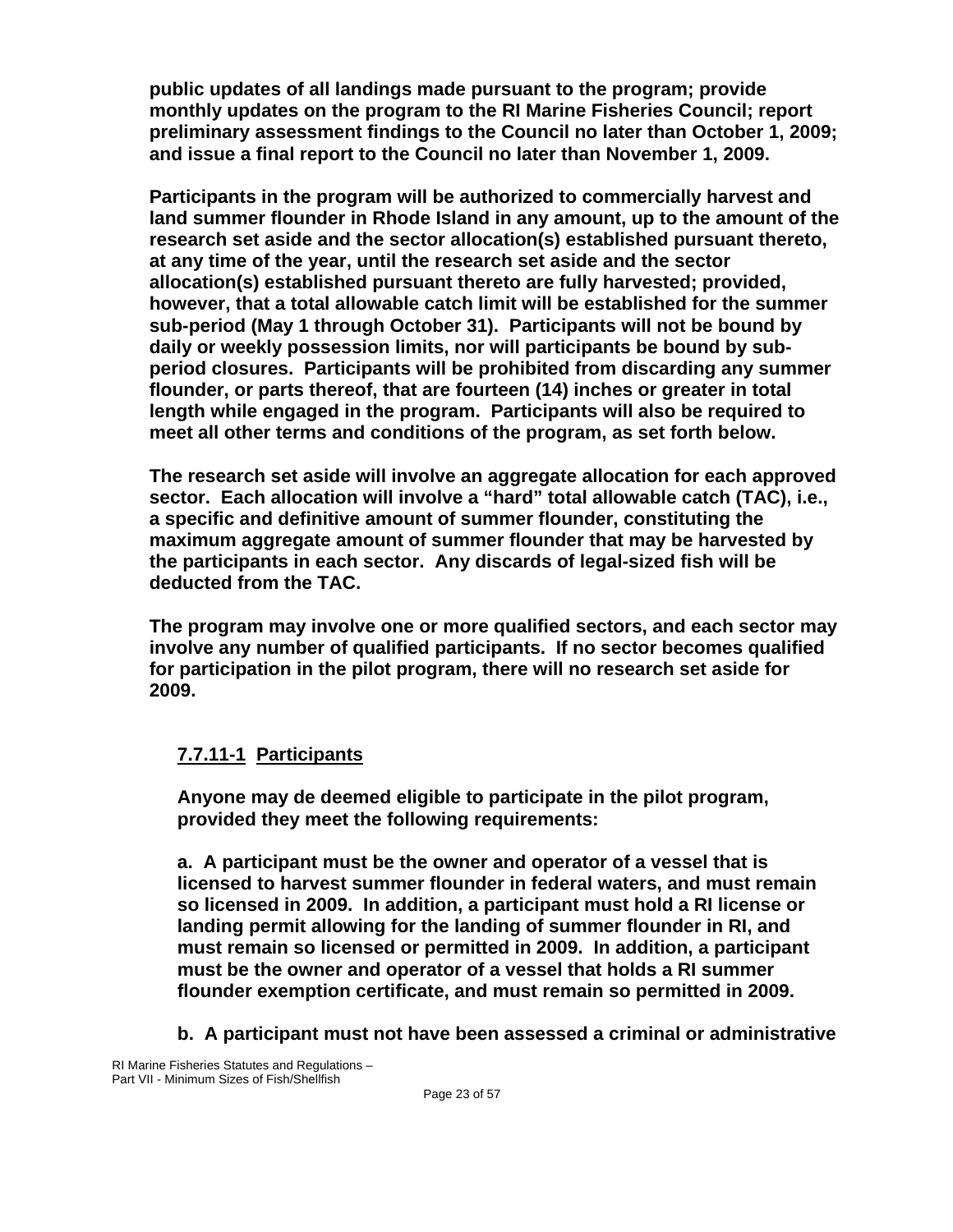**penalty in the past three years for a violation of any state or federal law or regulation relating to marine fisheries.** 

**c. Participants must be formally organized as a sector, and each sector must meet all of the requirements set forth below.** 

## **7.7.11-2 Sectors**

**Any group of qualified participants may form a sector and apply for participation in the pilot program, provided the following requirements are met:** 

**a. Each prospective sector must submit a Proposal to the Division, describing the group's intent relative to participation in the pilot program.** 

**b. Each prospective sector must submit a fully executed Sector Contract to the Division. The Sector Contract must be signed by all participants, and must bind them to the terms and conditions of the Operations Plan. The Contract must hold the Sector and all participants in the sector jointly and severally liable for any violations of applicable State or Federal fishery laws and regulations for which any participant of that Sector has been found culpable by a duly authorized governmental entity.** 

**c. Each prospective sector must submit an Operations Plan to the Division. The Operations Plan must contain at least the following elements:** 

**1. A roster of all parties, vessels, license/permit holders, and vessel owners who will participate in the sector. The roster shall include all relevant information relating to the license and/or permit history of the participants, as well as verifiable data on the commercial landings of summer flounder in RI for each vessel, dating back for a period of five (5) calendar years.** 

**2. An acceptable plan detailing the rules the sector participants will agree to abide by in order to avoid exceeding the sector allocation (TAC), including detailed plans for enforcement of the Sector rules, as well as detailed plans for the monitoring and reporting of landings and discards. If applicable, the plan must describe whether the sector allocation will be sub-allocated to individual participants and, if so, in what amounts or percentages.** 

**3. The name of, and contact information for, the Sector Manager, who will act as a designated agent for service of process and serve as**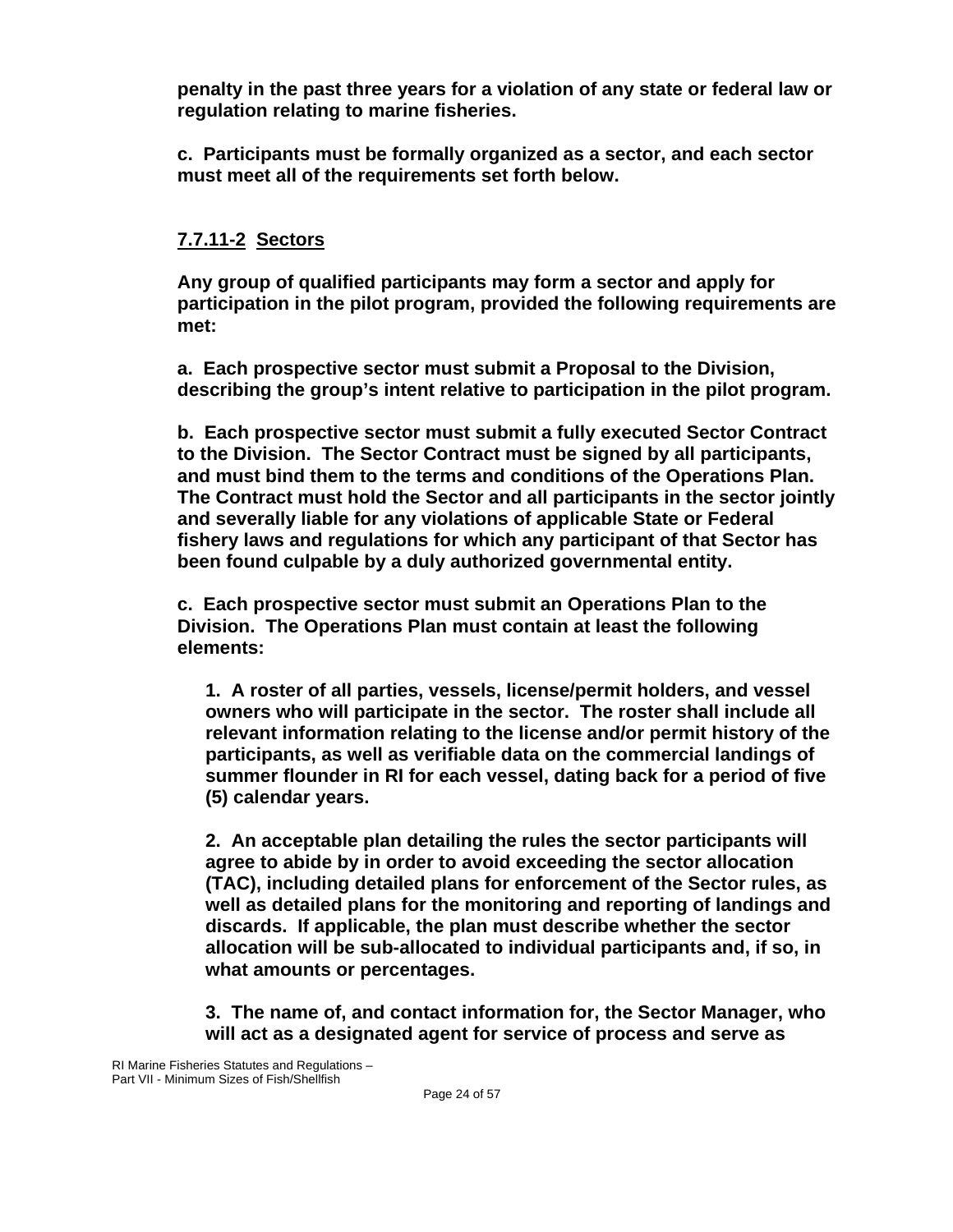**overseer of the day-to-day operations of the sector.** 

#### **7.7.11-3 Approval of Pilot Program Sectors by the Director**

**a. Evaluation criteria -- All proposals submitted to the Division will be reviewed and assessed by the Director in accordance with the following evaluation criteria:** 

**1. Completeness – Does the proposal include a full description of the group's intent relative to participation in the pilot program? Does the proposal include a fully executed Sector Contract that comports with sub-section 7.7.11-2(b)? Does the proposal include an Operations Plan that meets all of the requirements set forth in sub-section 7.7.11-2(c)?** 

**2. Accuracy – Are the license/permit histories and the landings data provided in the proposal verifiable and accurate?** 

**3. Enforcement history – Have there been any criminal or administrative penalties assessed within the past three years on any participant associated with the proposal?** 

**4. Landings History – For how long, and in what amounts, have the proposed participants commercially landed summer flounder in Rhode Island?** 

**5. Clarity and strength – Is the Operations Plan well developed and likely to provide for strong and effective management and control of the sector and its operations?** 

**6. Fishery management goals – Is the proposal likely to contribute substantively and meaningfully to reductions in bycatch mortality, improved economic efficiency, sustainability, and safety at sea? Is the proposal likely to furnish quality data, information, and insight that will enable the Department to (i) assess the effectiveness and viability of a rights-based approach as an alternative to traditional quota management in the commercial summer flounder fishery, and (ii) determine the extent to which a sector-allocation program meets the goals, principles and standards for marine fisheries management in Rhode Island, as set forth in the RI General Laws?** 

**7. Broad-based applicability and benefit – Is the proposal likely to furnish data, information, and insight that can be applied beneficially to other Rhode Island-based fishers, fisheries, and gear types in future years?**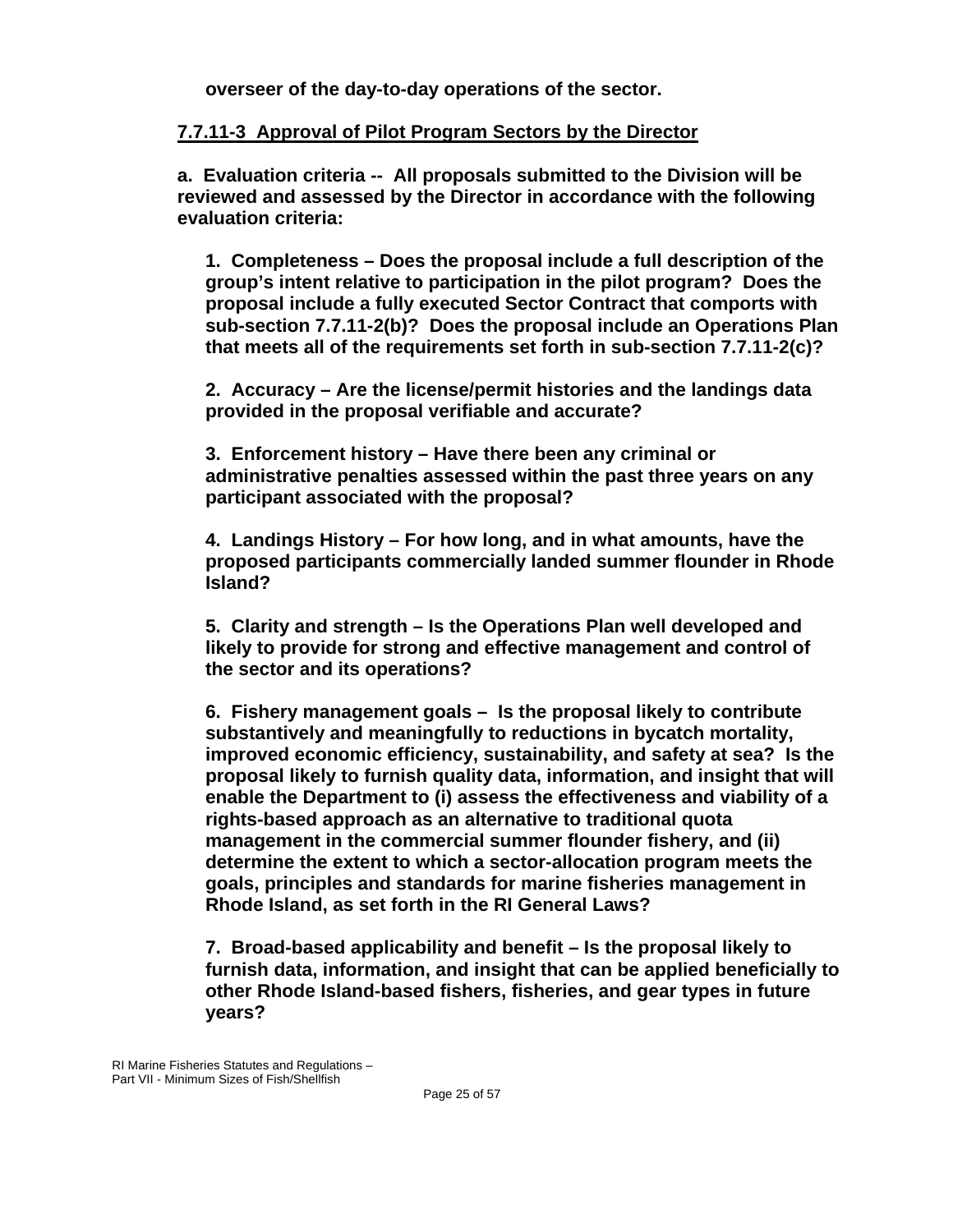**b. Final decision – Based on the Director's review of proposals undertaken pursuant to subsection (a) above, the Director shall select one or more sectors for participation in the pilot program. The selection will be announced publicly as soon as it is made, and the announcement shall include the names of all participating vessels and/or license/permit holders, and the allocation (TAC) assigned to the sector(s). If the Director finds that no sector is qualified for participation in the pilot program, there will no pilot program for 2009.** 

### **7.7.11-4 Determination of Sector Allocations and Research Set Aside**

**The Director will calculate the amount of the individual sector allocations as follows:** 

**For each approved sector, the Director will sum the total commercial landings of summer flounder in Rhode Island for each and all participating vessels during each and all of the five years, 2004-2008, and label it "total sector catch." The Director will then determine the total commercial landings of summer flounder in Rhode Island by all commercial fishermen over the same 2004-2008 period and label it "total state catch." The Director will divide the total sector catch by the total state catch to derive a final fractional share, reflecting the portion of the state summer flounder catch harvested by the participating vessels over the five-year period, 2004-2008.** 

**Final adjusted sector allocations for pilot program: For each approved sector, the final adjusted allocation for the pilot program will be determined by applying the final fractional share for the sector to the State's overall summer flounder quota for 2009, and then subtracting from that amount the total amount of summer flounder landed commercially by the sector participants from January 1, 2009 until the date of the Director's final decision per sub-section 7.7.11-3(b).** 

**The Director will calculate the amount of the research set aside as follows:** 

**If more than one sector is approved for the pilot program, the final adjusted sector allocations for each approved sector will be added. The sum total will constitute the amount of the research set aside for 2009. If only one sector is approved for the pilot program, the final adjusted sector allocation for that sector will constitute the amount of the research set aside for 2009.** 

#### **7.7.11-5 Program Implementation – Terms and Conditions**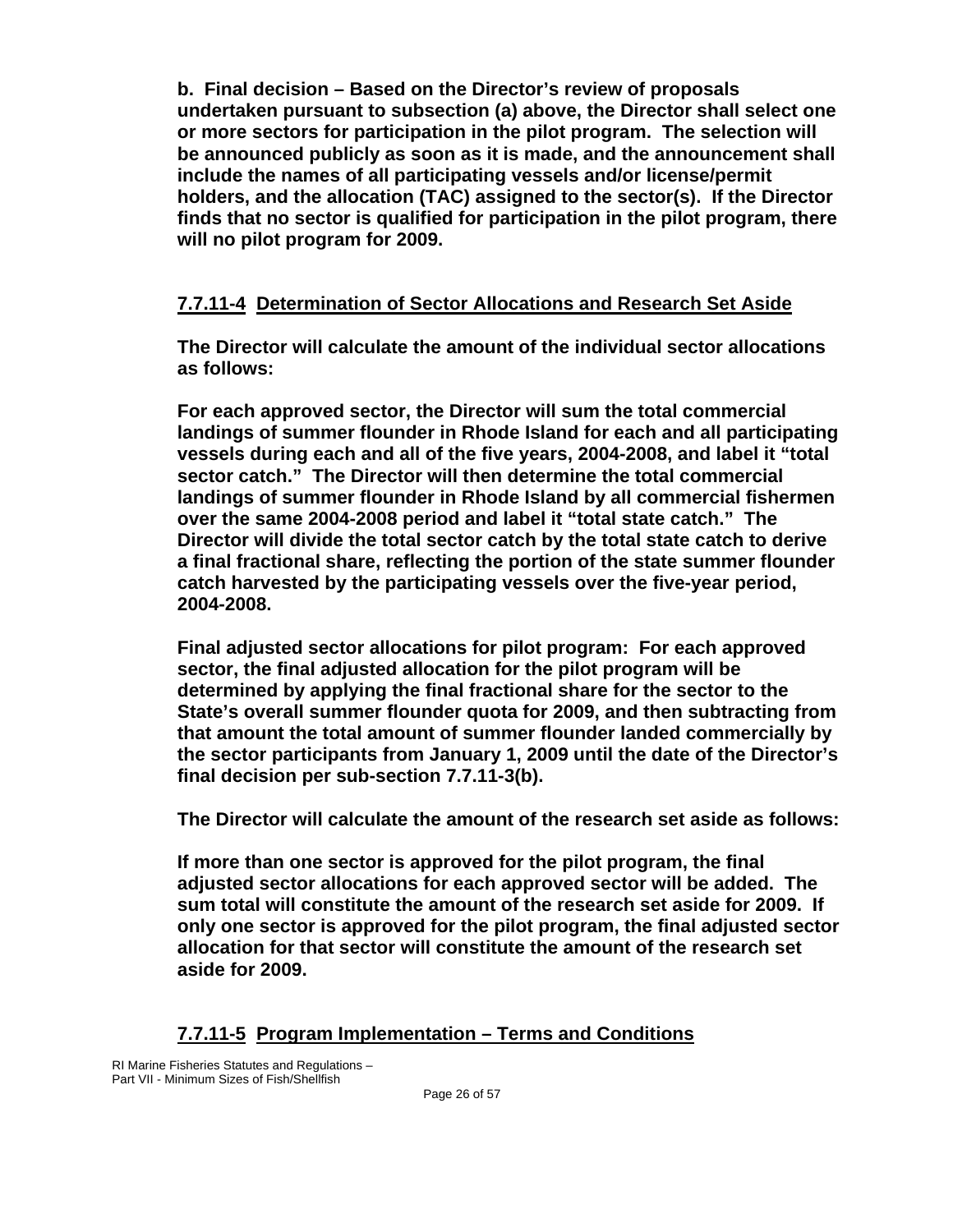**a. All sectors must utilize detailed tracking sheets, with single-vessel resolution, in a format pre-approved by the Division, to account for all landings and discards by all sector participants throughout the course of the program. Each sector manager shall be responsible for maintaining these records and providing them to the Division in a form and manner prescribed by the Division on a weekly basis throughout the year. Each sector manager shall notify the Division no later than forty-eight (48) hours after seventy-five percent (75%) of the sector allocation has been harvested, and then again no later than forty-eight (48) hours after ninety percent (90%) of the sector allocation has been harvested. All trip monitoring and reporting costs shall be borne by each sector, through the sector manager.** 

**b. All sectors must allow the Department to publicly disclose all landings of summer flounder made by all participating vessels, on a single-vessel resolution basis.** 

**c. All participating vessels must agree to take any state or federally authorized observers at any time. Each sector, through the sector manager(s), must fund the full costs of any and all observer coverage requested or required by the Division or the National Marine Fisheries Service.** 

**d. All participating vessels must notify the DEM's Division of Law Enforcement (401-222-2284 or 222-3070) at least one hour prior, but not more than six hours prior, to all commercial landings in Rhode Island, regardless of whether or not such landings include summer flounder.** 

**e. All legal-sized fluke harvested during any and all sector-related fishing operations must be retained, landed, and counted against the sector allocation. All summer flounder discarded due to damage rendering the fish unsellable or sub-legal size must also be counted against each sector allocation.** 

**f. No vessel participating in the program shall fish commercially with gear that is capable of catching summer flounder, between June 1, 2009 and September 30, 2009 within one mile seaward of the southern Rhode Island coastline. This baseline is further defined as the shoreline running from Watch Hill to Point Judith, the mouth of Narragansett Bay running from Point Judith to Brenton Point, the south shore of Aquidneck Island, the mouth of the Sakonnet River running from Sachuest Point to Sakonnet Point, and the south shore of Little Compton to the Massachusetts state line.**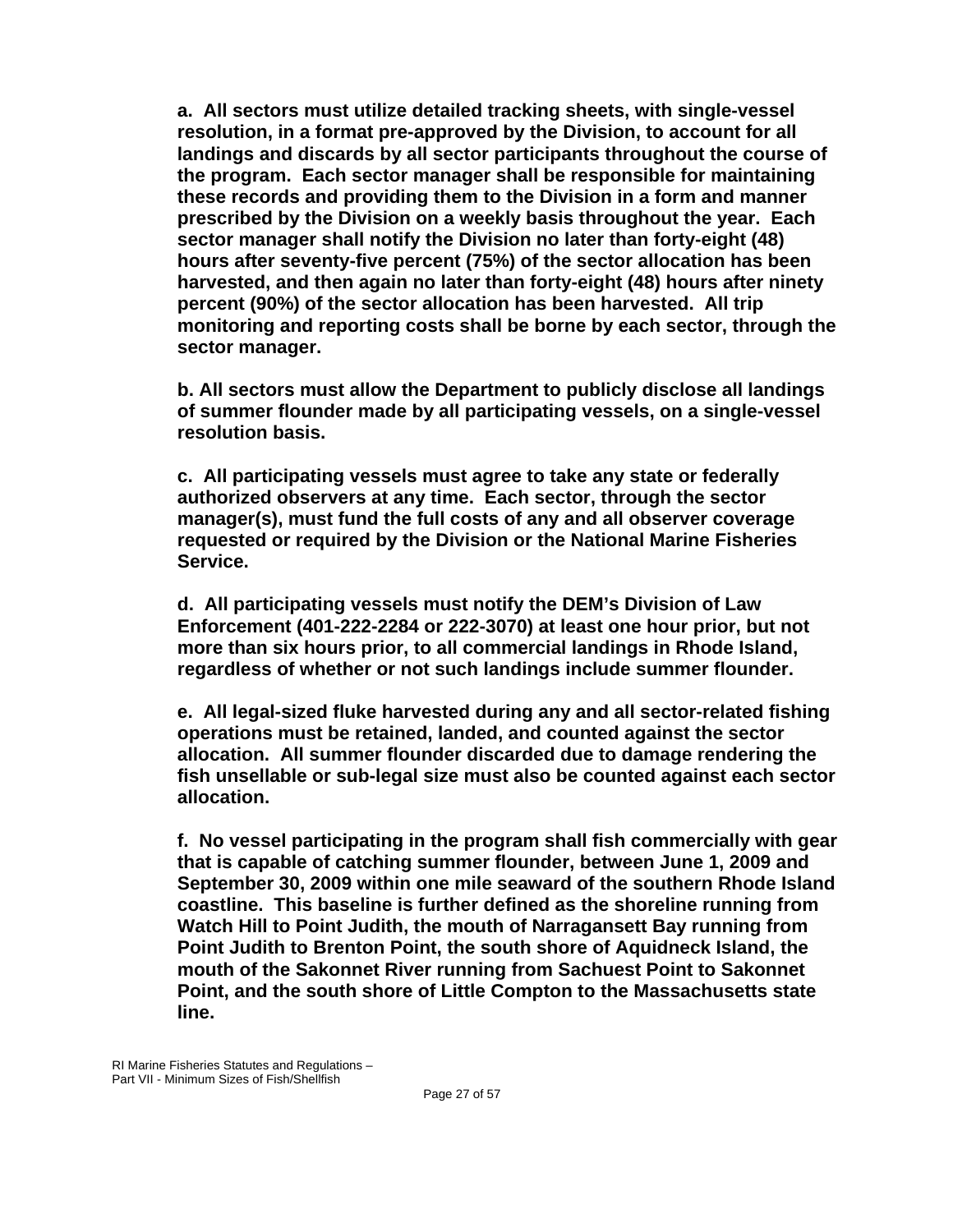**g. A total allowable catch (TAC) limit will be established for the summer sub-period, beginning May 1 and continuing through October 31. The TAC shall be calculated as follows:** 

**For each vessel participating in each sector, a summer sub-period allocation of 7,500 pounds is established. For each sector, the summer sub-period TAC shall be 7,500 pounds multiplied by the number of vessels participating in the sector.** 

**h. Once a sector's allocation is met, sector operations will be terminated for the remainder of the year, and no vessel participating in the program, nor any licensed individual associated with such vessel, shall fish commercially with gear that is capable of catching summer flounder for the remainder of the year.** 

**i. Once a sector's summer sub-period TAC is met, sector operations will be terminated for the remainder of the summer sub-period, i.e., until October 31, and no vessel participating in the program, nor any licensed individual associated with such vessel, shall fish commercially with gear that is capable of catching summer flounder for the remainder of the summer sub-period.** 

**j. Participating vessels must remain in the sector and abide by the terms and conditions of the sector throughout 2009. Any vessel that drops out of, or is expelled from, a sector will be prohibited from harvesting and landing summer flounder for the duration of 2009. The sector manager shall notify the Division no later than forty-eight (48) hours after any vessel drops out of, or is expelled from, a sector.** 

**k. All license/permit holders and vessels participating in the sector allocation pilot program must adhere to all applicable rules and regulations governing commercial fishing operations, other than those set forth in section 7.7.1, including but not limited to mesh size restrictions, offloading hours, at-sea transfers, and reporting and record-keeping requirements. All license/permit holders and participating vessels will be subject to all State and Federal small mesh landing levels for summer flounder when fishing with small mesh. All license/permit holders and participating vessels will be allowed to fish south of the Southern New England DDAS counting area for summer flounder when properly enrolled in the Small Mesh Exemption Program.** 

**l. The authorization to participate in the pilot program is non-transferable. Only vessels authorized by the Director may participate in the pilot program during 2009.**